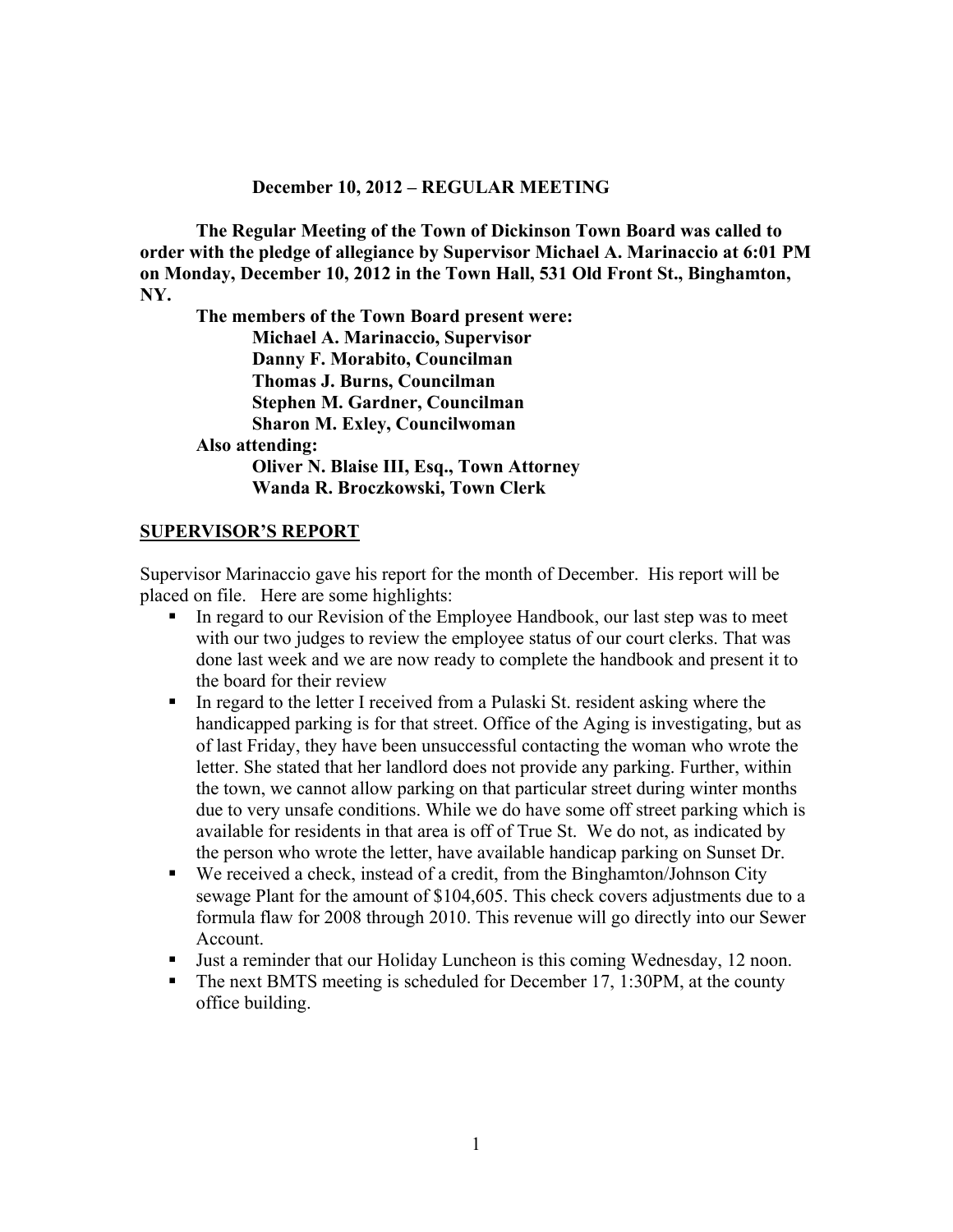- Our next quarterly meeting with the county executive is scheduled for Dec. 19, 4PM, at the county office building. This meeting involves all municipal supervisors and mayors.
- Supervisor Marinaccio received a letter from Broome Community College (BCC) inviting all Town of Dickinson residents to visit the BCC library to make use of their resources. By providing a driver's license, residents can become a community borrower.
- Supervisor Marinaccio attended the unveiling of the Two Rivers Greenway signs and design guide. This was held at the Broome County Library on Wednesday, December  $5<sup>th</sup>$ . These signs will be posted along the Two Rivers Greenway which includes Otsiningo Park, Vestal, City of Binghamton and Tioga County Trails. Though the sign cost is to be shared by all involved municipalities which Dickinson is a member of, most of those costs may be absorbed through the efforts of the BMTS. More on this as we move forward with the project.
- The Supervisor hopes the board members reviewed the proposed holiday dates for 2013. We will be presenting meeting dates, holiday schedule, appointments, etc. at our January, 2013 organizational meeting.
- There was one (1) NYSEG warning letter issued due to an unpaid account.
- Code Violations issued None.
- Dog Control Officer's report has been received. Barking complaints, strays, attacking dog, complaint that turned out to be not accurate, and defecating dog.

# **PUBLIC COMMENT**

Supervisor Marinaccio welcomed 12 students from Chenango Valley School District who joined us from the Government Class to obtain class credits. He asked if anyone had any questions before we started. There were none. During the meeting the Supervisor and the Town Attorney often clarified various topics, their importance and procedures on matters.

# **APPROVAL OF MINUTES**

On a motion by Councilman Gardner seconded by Councilman Morabito to approve the Work Session of November 5, 2012 and Regular Meeting Minutes of November 13, 2012. All in favor. Vote -5 Ayes, Nays-0.

# **ABSTRACT #12**

Abstract Summary of Audited Vouchers for Funds in the amount of \$257,037.19. On Motion from Councilwoman Exley, seconded by Councilman Burns to approve. Vote  $Ayes - 5$ , Nays  $-0$ .

 Supervisor Marinaccio voting Aye Councilman Morabito voting Aye Councilman Burns voting Aye Councilwoman Exley voting Aye Councilman Gardner voting Aye Unanimously passed and noted as duly adopted.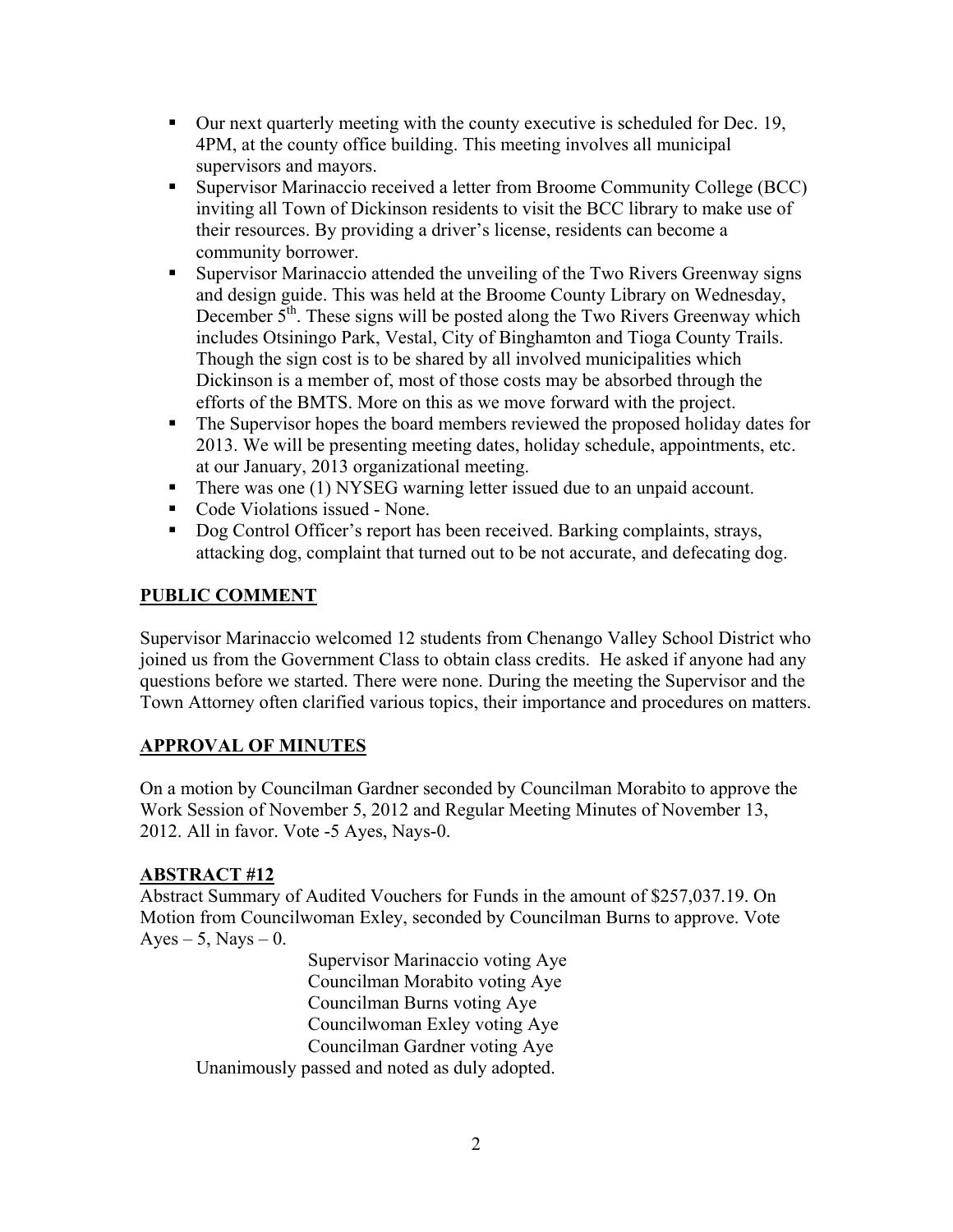#### **ATTORNEY**

#### **RESOLUTION 2012-43**

 The following Resolution was offered by Councilman Morabito, who moved its adoption, seconded by Councilwoman Exley to wit:

BE IT RESOLVED, by the Town Board of the Town of Dickinson, Broome County, New York as follows:

**Negative SEQRA declaration for Property Nuisance local law.** The question of adoption of the foregoing Resolution was duly put to a vote on roll call which resulted as follows: All in favor. Vote  $Ayes - 5$ , Nays  $- 0$ .

> Supervisor Marinaccio voting Aye Councilman Morabito voting Aye Councilman Burns voting Aye Councilwoman Exley voting Aye Councilman Gardner voting Aye

All in favor: Resolution attached.

#### **RESOLUTION 2012-44**

 The following Resolution was offered by Councilwoman Exley, who moved its adoption, seconded by Councilman Burns to wit:

BE IT RESOLVED, by the Town Board of the Town of Dickinson, Broome County, New York as follows:

 **Adopting Property Nuisance local law.** This would be to commence legal proceeding against a property owner on criminal conduct. Officer Kathleen Newcomb represented the Broome County Sheriff's department on behalf of Captain Frederick Akshar II, of the Law Enforcement Division. Sheriff Harder responds to all calls and aware we have a particular place in the Town of Dickinson. A copy of the Local Law will be provided to Officer Newcomb for Sheriff Harder who will support this newly adopted Local Law. In discussing this, question was, were we doing this because of a particular house? Yes, but to qualify the question, we want and need to protect all of the residents from absentee landlords. Supervisor Marinaccio thanks all for their hard work and patience. Also, we have had areas like Brandy Wine Heights as another example. The question of adoption of the foregoing Resolution was duly put to a vote on roll call which resulted as follows: All in favor. Vote Ayes  $-5$ , Nays  $-0$ .

> Supervisor Marinaccio voting Aye Councilman Morabito voting Aye Councilman Burns voting Aye Councilwoman Exley voting Aye Councilman Gardner voting Aye

All in favor: Resolution attached.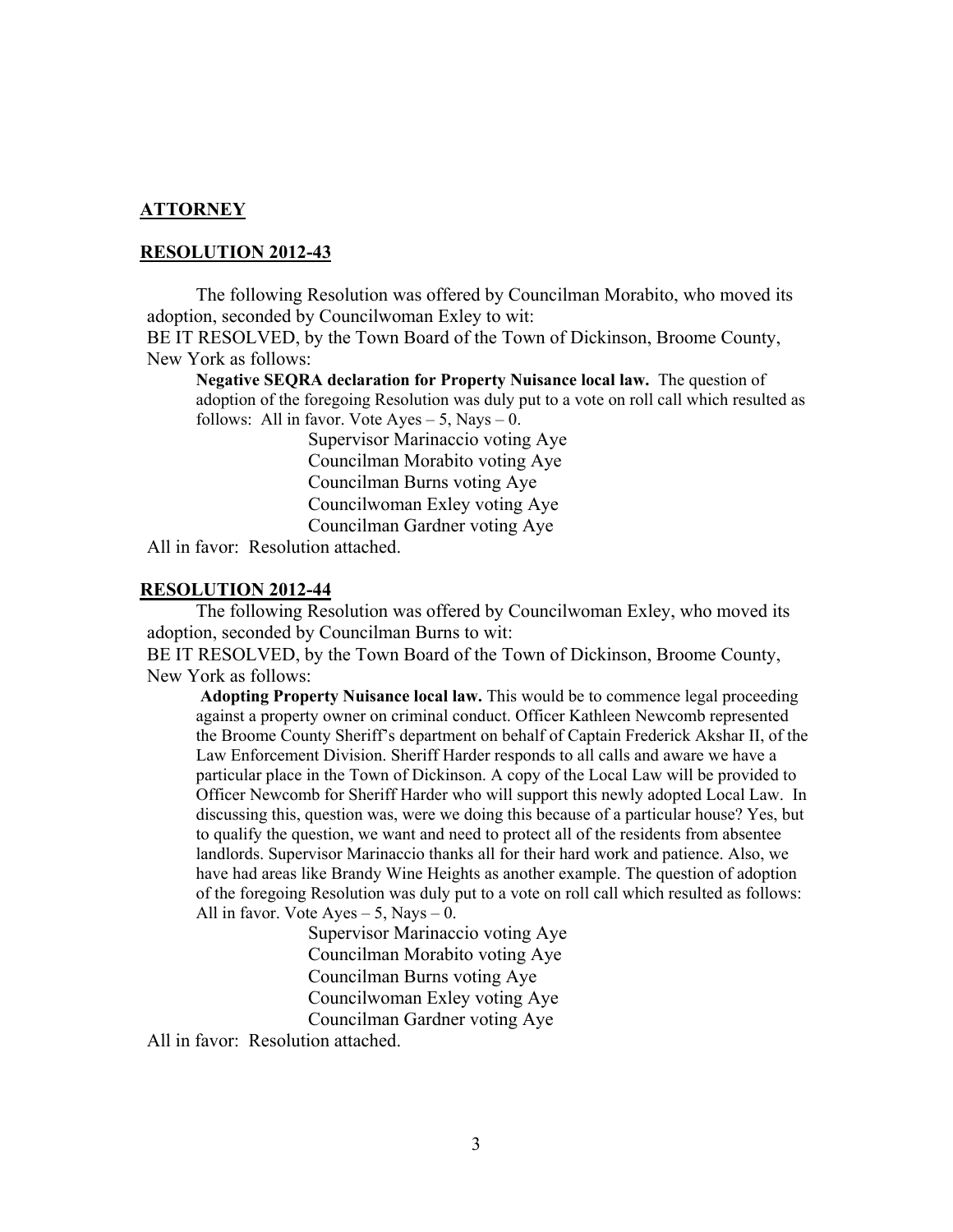#### **RESOLUTION 2012-45**

 The following Resolution was offered by Councilman Gardner, who moved its adoption, seconded by Councilman Morabito to wit:

BE IT RESOLVED, by the Town Board of the Town of Dickinson, Broome County, New York as follows:

**Negative SEQRA declaration for implementation of updated sewer regulations.** The question of adoption of the foregoing Resolution was duly put to a vote on roll call which resulted as follows: All in favor. Vote Ayes – 5, Nays – 0.

 Supervisor Marinaccio voting Aye Councilman Morabito voting Aye Councilman Burns voting Aye Councilwoman Exley voting Aye Councilman Gardner voting Aye

All in favor: Resolution attached.

#### **RESOLUTION 2012-46**

 The following Resolution was offered by Councilman Burns, who moved its adoption, seconded by Councilwoman Exley to wit:

BE IT RESOLVED, by the Town Board of the Town of Dickinson, Broome County, New York as follows:

**Adopting implementation of updated sewer regulations.** The question of adoption of the foregoing Resolution was duly put to a vote on roll call which resulted as follows: All in favor. Vote Ayes  $-5$ , Nays  $-0$ .

 Supervisor Marinaccio voting Aye Councilman Morabito voting Aye Councilman Burns voting Aye Councilwoman Exley voting Aye Councilman Gardner voting Aye

All in favor: Resolution attached.

### **UNIFORM TRAFFIC TICKET WITH VILLAGE**

Attorney Blaise met with Chief Krause and Constable Kie. Revisions to the uniform ticket will be reviewed by Mr. Blaise. He will get to this by this week or next week due to his law firm offices moving to their new permanent offices.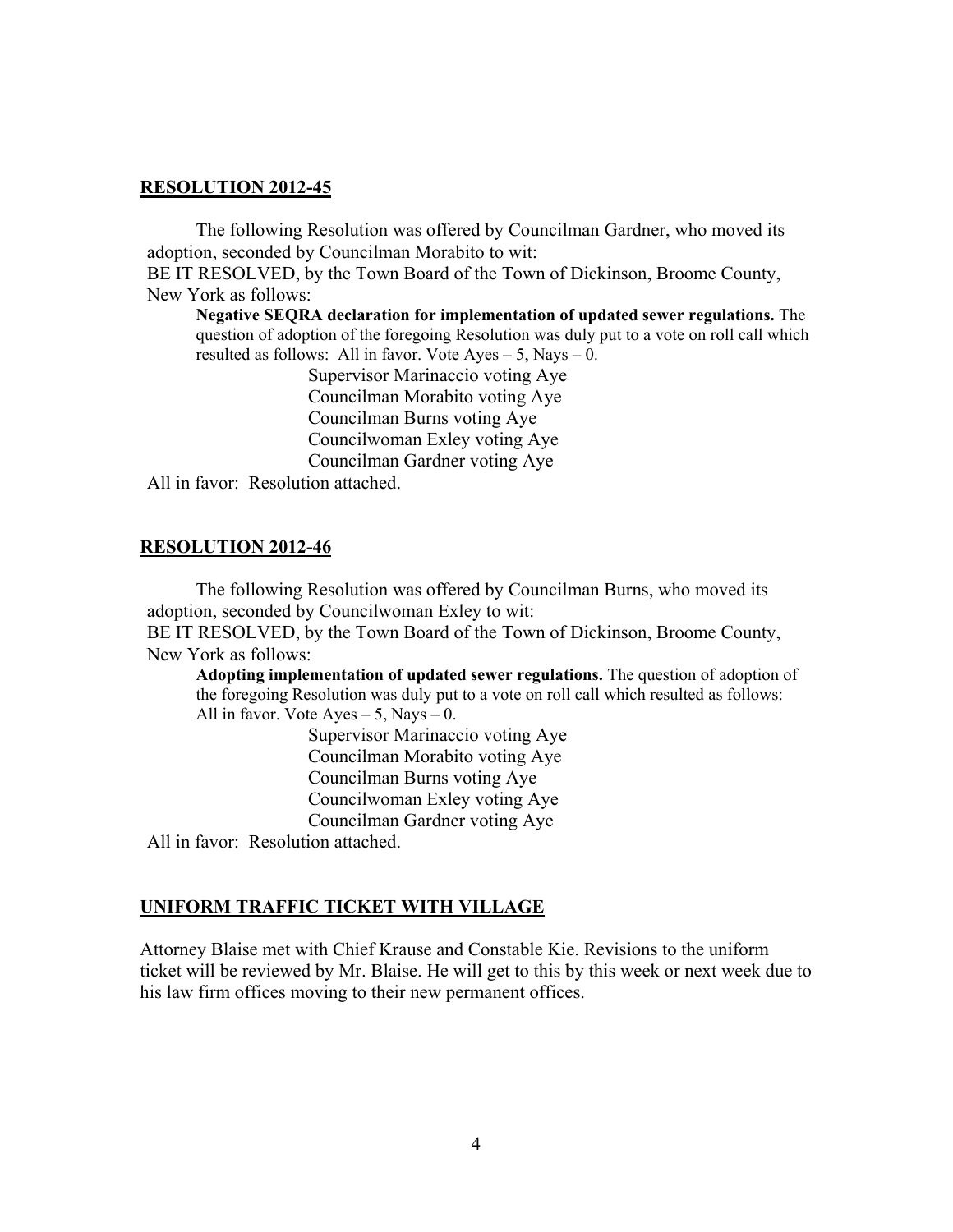### **SCHEDULING PUBLIC HEARING & SUBMISSION OF 239 TO COUNTY FOR DEFINING EDUCATIONAL AND RELIGIOUS USES IN AN R-1 ZONE**

Code Enforcement officer, Rafferty and Attorney Blaise sat down and reviewed this. It was posed as what do we want to do with our zoning ordinances. The committee did a really nice job on the accessory uses.

The accessory use defined in residential districts. Attorney Blaise can circulate to the specially formed resident committee. We narrowed it down more for the residential settings. Changes in the zoning ordinance require it to go to the County, since the Board wants to move forward for scheduling it at the January meeting. Code Enforcement Officer Rafferty recommended we need to update the Schedules before it goes to the County. Pending any County changes, then there is a 30 day window to hear back from them which they are usually fairly responsive.

# **CHAIR**

# **BCC SMOKING ISSUE**

This issue is continuing. They probably will come up with an on campus smoking area. We should hear something in January.

# **FLOW MANAGEMENT - UPDATE**

Engineer for the Town, Ron Lake is still working on it and have a proposal to have several towns included Conklin, Dickinson, Kirkwood, Port Dickinson and Town of Binghamton. We will move forward with this.

# **FLAP GATE PROJECT**

So far the headwall has been installed except for the flap-gate which will be installed this coming Spring 2013. Photos were passed around.

### **COMMITTEE REPORTS:**

# **PUBLIC WORKS – WATER & HIGHWAY DEPARTMENT**

- 1. Highway Commissioner Kie presented the 2013 schedule for the collection of yard waste, leaf pickup and snow removal procedures. They will receive it in their home mail prior to the mid-January postage rate increase.
- 2. A special day to drop off large items will be scheduled in 2013.
- 3. It was listed in the Press that the last brush and leaf pickup was to be November  $19<sup>th</sup>$ . Since residents still have leaves out for pickup. Mr. Kie will have the crew go around to these random streets.